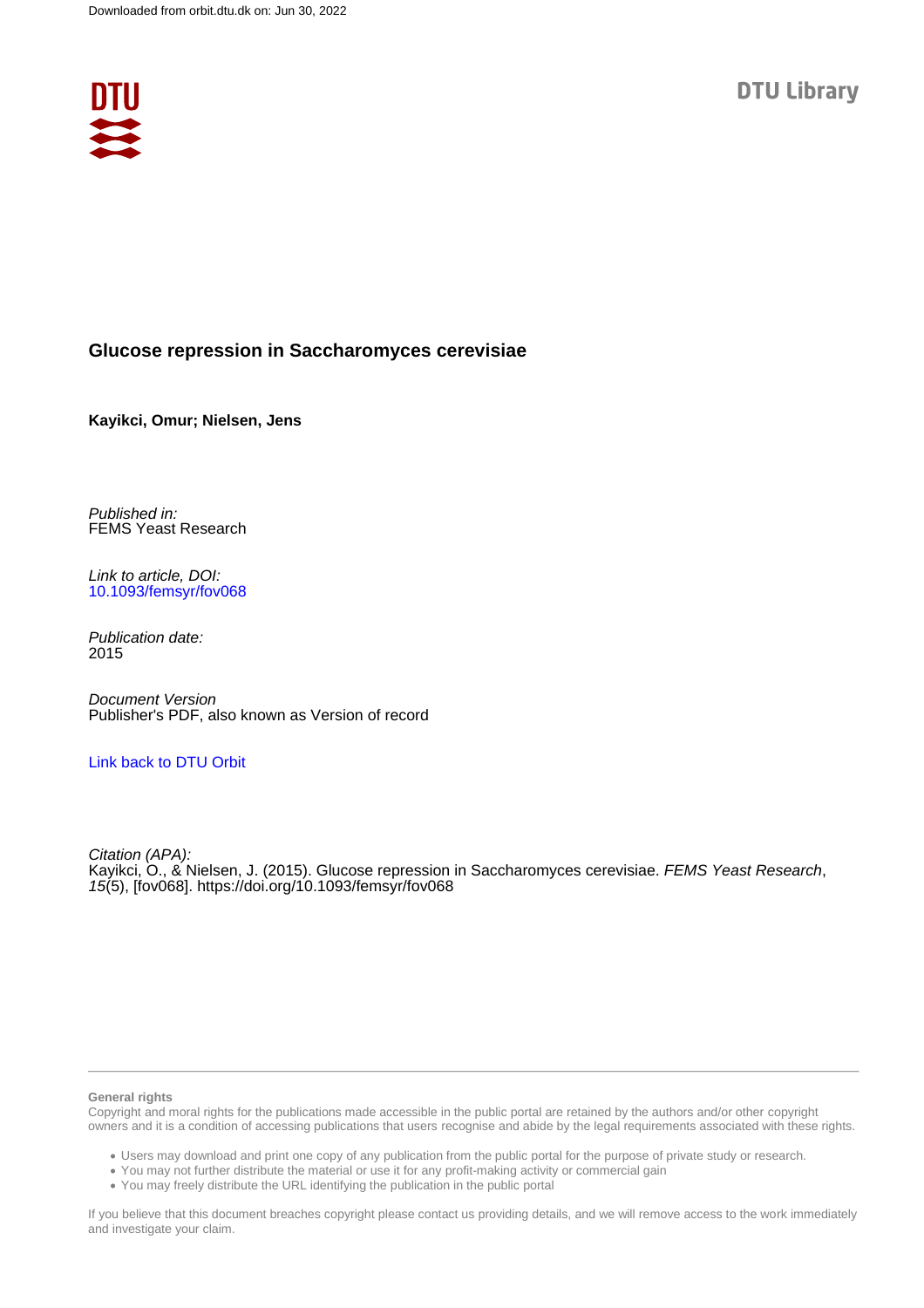

*FEMS Yeast Research*, 15, 2015, fov068

<span id="page-1-2"></span>**doi: 10.1093/femsyr/fov068** Advance Access Publication Date: 23 July 2015 Minireview

# MINIREVIEW

# **Glucose repression in** *Saccharomyces cerevisiae*

Ömur Kayikci<sup>[1,](#page-1-0)[2](#page-1-1)</sup> and Jens Nielsen<sup>1[,2,](#page-1-1)[3,](#page-1-2)[∗](#page-1-3)</sup>

<span id="page-1-1"></span><span id="page-1-0"></span><sup>1</sup>Department of Biology and Biological Engineering, Kemivägen 10, Chalmers University of Technology, SE41296 Gothenburg, Sweden, 2Novo Nordisk Foundation Center for Biosustainability, Chalmers University of Technology, SE41296 Gothenburg, Sweden and <sup>3</sup>Novo Nordisk Foundation Center for Biosustainability, Technical University of Denmark, DK2970 Hørsholm, Denmark

<span id="page-1-3"></span>∗**Corresponding author:** Department of Biology and Biological Engineering, Kemivagen 10, Chalmers University of Technology, SE41296 Gothenburg, ¨ Sweden. Tel: +46 (0) 31 772 3804; E-mail: [nielsenj@chalmers.se](mailto:nielsenj@chalmers.se)

We dedicate this paper the late Professor Jure Piskur, a friend and colleague.

**One sentence summary:** The role of Snf1 signaling in glucose repression and carbon metabolism in *Saccharomyces cerevisae*.

**Editor:** Monique Bolotin-Fukuhara

## **ABSTRACT**

Glucose is the primary source of energy for the budding yeast *Saccharomyces cerevisiae*. Although yeast cells can utilize a wide range of carbon sources, presence of glucose suppresses molecular activities involved in the use of alternate carbon sources as well as it represses respiration and gluconeogenesis. This dominant effect of glucose on yeast carbon metabolism is coordinated by several signaling and metabolic interactions that mainly regulate transcriptional activity but are also effective at post-transcriptional and post-translational levels. This review describes effects of glucose repression on yeast carbon metabolism with a focus on roles of the Snf3/Rgt2 glucose-sensing pathway and Snf1 signal transduction in establishment and relief of glucose repression.

**Keywords:** carbon metabolism; Snf1 signaling; carbon catabolite repression

# **INTRODUCTION**

When glucose is accessible the yeast *Saccharomyces cerevisiae* prefers a fermentative metabolism despite presence of oxygen, and represses respiration, use of alternative carbon sources as well as gluconeogenesis (Klein, Olsson and Nielsen [1998;](#page-6-0) Rolland, Winderickx and Thevelein [2002\)](#page-7-0). This repressive effect of glucose is transmitted to the cellular machinery by interlinked regulatory interactions and signaling pathways. These coordinative molecular activities mainly exert their effects at the transcriptional level, but they are also operative at posttranscriptional and post-translational levels.

Since *S. cerevisiae* primarily prefers glucose as a carbon source, sensing of extracellular and metabolized glucose levels is important for coordination of yeast carbon metabolism. Yeast cells adjust diverse cellular activities according to glucose levels detected extra- and intracellularly. The Snf3/ Rgt2 signaling pathway is a sensory cascades present in yeast for detecting extracellular glucose levels (Kaniak *et al.* [2004\)](#page-6-1). Through this pathway, the cell can sense extracellular glucose levels and use this to regulate glucose uptake, and hereby trigger glucose repression. The Snf1 protein kinase signaling is central to functionality of glucose repression and to balance cellular energy levels. Snf1 kinase has a dual role in glucose repression, both as an activator and as a repressor. High glucose concentrations render Snf1 inactive which leaves the transcription factor Mig1 non-phosphorylated and hence being present in the nucleus where it exerts repression, together with Ssn6/ Tup1 complex, of genes involved in the utilization of alternative carbon sources (Gancedo [1998;](#page-6-2) Hedbacker and Carlson [2008\)](#page-6-3)[.](#page-2-0) On the other hand, when glucose becomes limited Snf1 is active and phosphorylates Mig1 allowing release of glucose repression and expression of glucose-repressed genes. Beside its central role in regulating expression of glucose-repressed genes, Snf1 kinase has direct interaction with the transcriptional apparatus, and it has

**Received:** 12 March 2015; **Accepted:** 20 July 2015

<sup>C</sup> FEMS 2015. This is an Open Access article distributed under the terms of the Creative Commons Attribution License [\(http://creativecommons.org/licenses/by/4.0/\)](http://creativecommons.org/licenses/by/4.0/), which permits unrestricted reuse, distribution, and reproduction in any medium, provided the original work is properly cited. **1**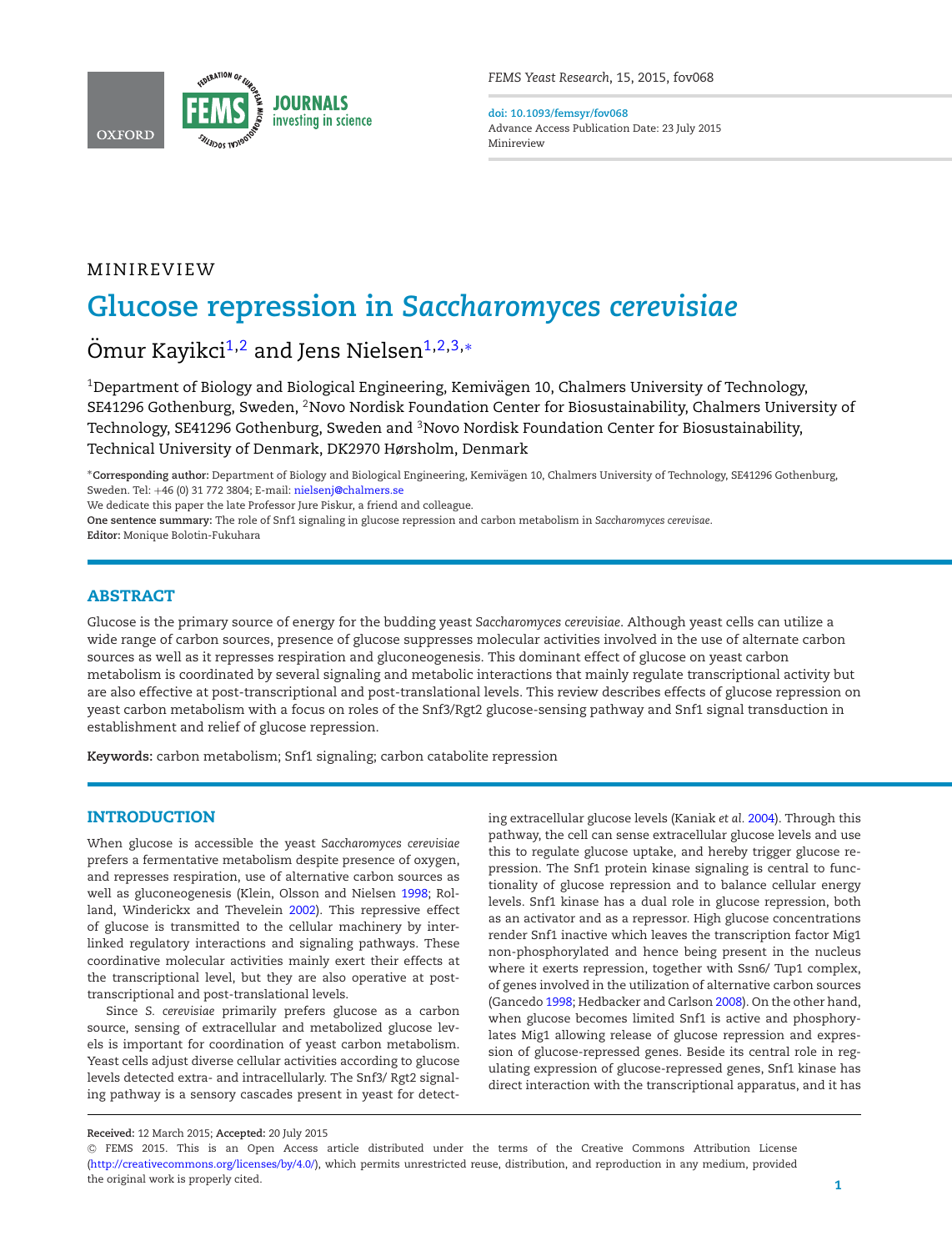<span id="page-2-0"></span>

**Figure 1.** Snf3/ Rgt2 glucose-sensing pathway. Snf3/ Rgt2 glucose-sensing pathway dictates expression levels of hexose transporter (HXT) genes for optimal uptake of glucose at various concentrations.

been implicated in chromatin modification (Kuchin, Treich and Carlson [2000\)](#page-6-4). Moreover, as a part of its role in energy homeostasis Snf1 regulates metabolic enzymes involved in fatty acid metabolism and carbohydrate storage as well as a role affecting GCN4 translation and hence amino acid biosynthesis (Usaite *et al.* [2009;](#page-7-1) Hedbacker and Carlson [2010;](#page-6-5) Zhang *et al.* [2011\)](#page-8-0).

Snf1 is the yeast AMP-activated kinase (AMPK), a regulatory kinase that is highly conserved in eukaryal cells. Understanding its function and regulation is therefore of broad and general interest, and much knowledge about AMPK has been acquired through the use of *S. cerevisiae* as a model organism (Petranovic and Nielsen [2008;](#page-7-2) Petranovic *et al.* [2010\)](#page-7-3). Understanding glucose repression is, however, also of utmost importance for the development of biotechnological processes where it is desirable to redirect the carbon fluxes towards products of interests (Chen and Nielsen [2013;](#page-6-6) Dai *et al.* [2015;](#page-6-7) Li and Borodina [2015\)](#page-6-8). Due to the high relevance of glucose repression in yeast, we therefore here review key pathways involved in this complex process in yeast.

## **Snf3/Rgt2 signaling**

Snf3/Rgt2 signaling pathway mainly senses varying concentrations of available glucose in the environment. The Snf3 and Rgt2 sensors belong to the HXT (HeXose transporters) gene family together with the Hxt1–17 and Gal2 proteins that all but Hxt12 can transport glucose (and other hexoses) but each with a different affinity for glucose (Wieczorke *et al.* [1999\)](#page-7-4). Although structurally similar to hexose transporters, Snf3 and Rgt2 cannot transport glucose (Özcan, Dover and Johnston [1998\)](#page-7-5). Snf3 senses low levels of extracellular glucose, while Rgt2 detects high levels of the sugar (Ozcan and Johnston [1999;](#page-7-6) Ozcan [2002\)](#page-7-7). Intracellular signals generated upon detecting accessible amounts of glucose coordinate transcriptional regulation and expression of Hxt proteins (Fig. [1\)](#page-2-0). Low-affinity transporters, such as Hxt1, are expressed and activated when glucose is abundant while under such conditions expression of high-affinity transporters, such as Hxt7, are repressed (Ozcan [2002\)](#page-7-7). Snf3 and Rgt2 are also likely to sense internal-to-external ratio of glucose concentrations to adjust glucose uptake and maintain intracellular glucose homeostasis (Karhumaa, Wu and Kielland-Brandt [2010\)](#page-6-9)[.](#page-3-0) Regulation of transcriptional activity through the Snf3/Rgt2 pathway allows *S. cerevisiae* to finely coordinate glucose uptake in response to environmental availability of this hexose sugar. When extracellular glucose is sensed by Snf3 and Rgt2 transmembrane proteins, the membrane-attached type I casein kinases Yck1 and Yck2 are activated. These active kinases are required for degradation of Mth1 and Std1, two paralogous regulatory proteins recruited to the plasma membrane (Schmidt *et al.* [1999;](#page-7-8) Moriya and Johnston [2004\)](#page-7-9). Although Mth1 and Std1 were thought to be directly phosphorylated by Yck1/2 kinases for degradation, more recent data show that Mth1 is degraded in the nucleus independent of Yck1/2 localization (Pasula *et al.* [2010\)](#page-7-10). So, according to this finding the glucose sensors transmit the glucose signal to a yet unidentified protein to promote phosphorylation and degradation of Mth1. Upon phosphorylation, Mth1 and Std1 are targeted for ubiquitination and proteosome degradation (Spielewoy *et al.* [2004\)](#page-7-11). Furthermore, when glucose is abundant, Mig1 represses MTH1 expression to maintain glucose repression of the *HXT* genes. In contrast, as Std1 is being degraded its expression is increased to ensure efficient expression of the *HXT* genes when glucose is exhausted (Kim and Johnston [2006\)](#page-6-10). Upon degradation of Mth1 and Std1, protein kinase A hyperphophorylates and dislodges Rgt1, transcriptional repressor of glucoseinduced genes, from DNA (Palomino, Herrero and Moreno [2006\)](#page-7-12). Glucose-induced translocation of PKA to the nucleus allows hyperphosphorylation of Rgt1 (Griffioen *et al.* [2000;](#page-6-11) Kim and Johnston [2006;](#page-6-10) Roy *et al.* [2013,](#page-7-13) [2014\)](#page-7-14). This allows for expression of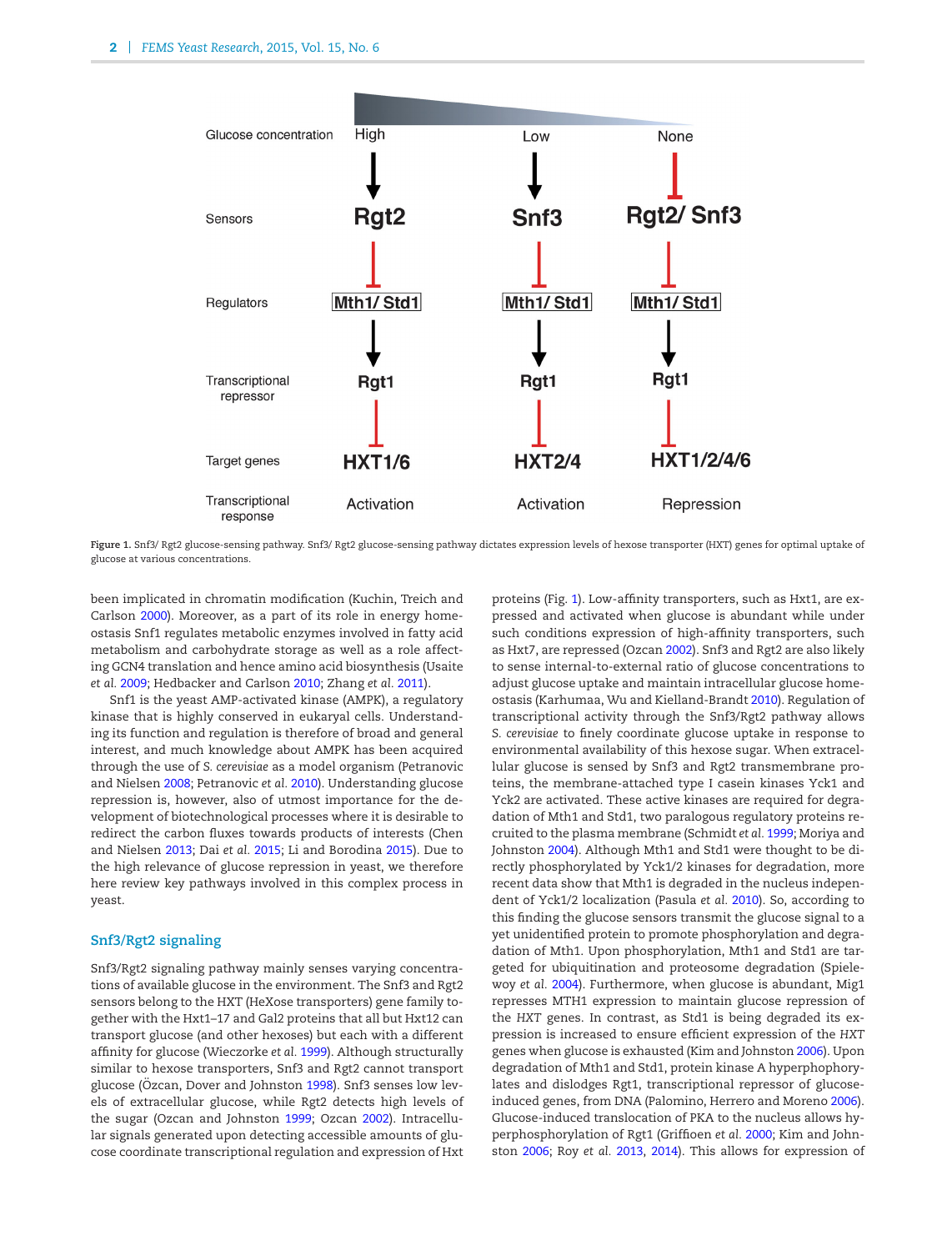<span id="page-3-0"></span>

Figure 2. The Snf1 protein kinase is central player in glucose repression pathway. The Snf1 protein kinase regulates glucose repression at transcriptional level by activating or inactivating expression of gluconeogenic genes and genes involved in respiration.

HXT genes and optimal uptake of glucose. Depletion of glucose renders Mth1 and Std1 available for Rgt1 interaction, which conceals PKA phosphorylation sites on Rgt1 and as a result the repressor remains bound to promoters suppressing expression of HXT genes when glucose is unavailable (Flick *et al.* [2003\)](#page-6-12). Snf1 phosphorylation of Rgt1 triggers the repressor activity of Rgt1 and its propensity to bind DNA (Palomino, Herrero and Moreno [2006\)](#page-7-12). This interaction between Rgt1 and Snf1 kinase is critical for graded derepression of HXT expression and plays an important role in overall glucose repression.

## **SNF1 signaling**

When glucose in the environment is exhausted, yeast cells switch their metabolism from fermentation to respiration, and activate mechanisms and components for utilization of alternative carbon sources. This usually occurs in the late exponential phase of a batch culture, where the cells are often referred to as being 'derepressed'. Snf1 plays a central role in this metabolic shift by regulating a range of repressors and activators. Availability of glucose regulates activity of this central player in glucose repression. During growth on optimal glucose levels, Snf1 is inactive and excluded from the nucleus. This allows for a major downstream target of Snf1 the transcription repressor Mig1 to be non-phosphorylated and in the nucleus. Conversely, a drop in the glucose concentration (to about 0.2%) activates Snf1 which in turn phosphorylates and deactivates Mig1 relieving glucose repression (Fig. [2\)](#page-3-0) (Piskur and Compagno [2014\)](#page-7-15).

The yeast Snf1 is a widely conserved serine/theronine kinase in eukaryotes required for cellular energy homeostasis. Like the mammalian AMPK, Snf1 kinase complex in *S. cerevisiae* has a heterotrimeric structure with an alpha catalytic subunit (Snf1), a gamma regulatory subunit (Snf4) and one of three beta subunits (Sip1, Sip2, Gal83) (Carlson, Osmond and Botstein [1981;](#page-6-13) Amodeo, Rudolph and Tong [2007\)](#page-6-14). When glucose levels are high, Snf1 kinase complex is inactive due to autoinhibition as a result of interaction between the N-terminal catalytic domain and C-terminal regulatory domains of Snf1 (Celenza and Carlson [1989;](#page-6-15) Jiang and Carlson [1996;](#page-6-16) Ludin, Jiang and Carlson [1998;](#page-6-17) Leech *et al.* [2003\)](#page-6-18). Low glucose concentrations remove this autoinhibition and promote interactions between Snf4 regulatory subunit and Snf1 catalytic subunits. Additionally, phosphorylation of the conserved residue at Thr<sup>210</sup> is also required to activate Snf1 (McCartney and Schmidt [2001\)](#page-6-19). In contrary to AMPK, Snf1 is not regulated by AMP but by ADP, which ensures a direct link between energy metabolism and this key regulator (Mayer *et al.* [2011\)](#page-7-16).

Sak1, Elm1 and Tos3 are three protein kinases known to phosphorylate Thr<sup>210</sup> in the Snf1 activation loop. These upstream kinases have overlapping functions since only deletion of all three abolishes Snf1 activation (Hong *et al.* [2003;](#page-6-20) Nath, McCartney and Schmidt [2003;](#page-7-17) Sutherland *et al.* [2003\)](#page-7-18). So far, there has not been a report on how the glucose signal regulates the activating kinases of Snf1. Although each activating kinase contributes differently under different carbon source availability, Sak1 has the most stable interaction with Snf1; it is suggested to be the major activating kinase at conditions of growth on alternative carbon sources. The beta subunits also provide specificity for a particular upstream activating kinase under different conditions (McCartney, Rubenstein and Schmidt [2005\)](#page-6-21). The three scaffolding (beta) subunits also regulate localization of Snf1 kinase. Sip1 directs Snf1 to vacuoles, while Sip2 keeps the enzyme in the cytoplasm and Gal83 play a role in nuclear localization of Snf1 (Vincent *et al.* [2001;](#page-7-19) Hedbacker, Hong and Carlson [2004\)](#page-6-22). Each subunit has been indicated to have a distinct yet overlapping role in regulation of transcription and cellular metabolism. For example, Gal83 and Sip2 both play a major role in activating gluconeogenic genes and genes involved with the glyoxylate cycle while Sip1 is mainly involved in the regulation of genes associated with nitrogen metabolism (Zhang, Olsson and Nielsen [2010\)](#page-8-1).

Another level of control is dephoshorylation of Snf1, which is carried out by Glc7/ Reg1 phosohotases (PP1) (Feng *et al.* [1991;](#page-6-23) Tu and Carlson [1995\)](#page-7-20). This level of control has been hypothesized to be the main regulator of Snf1 activity since phosphorylation of Snf1 by upstream kinases (Sak1, Elm1 and Tos3) has not been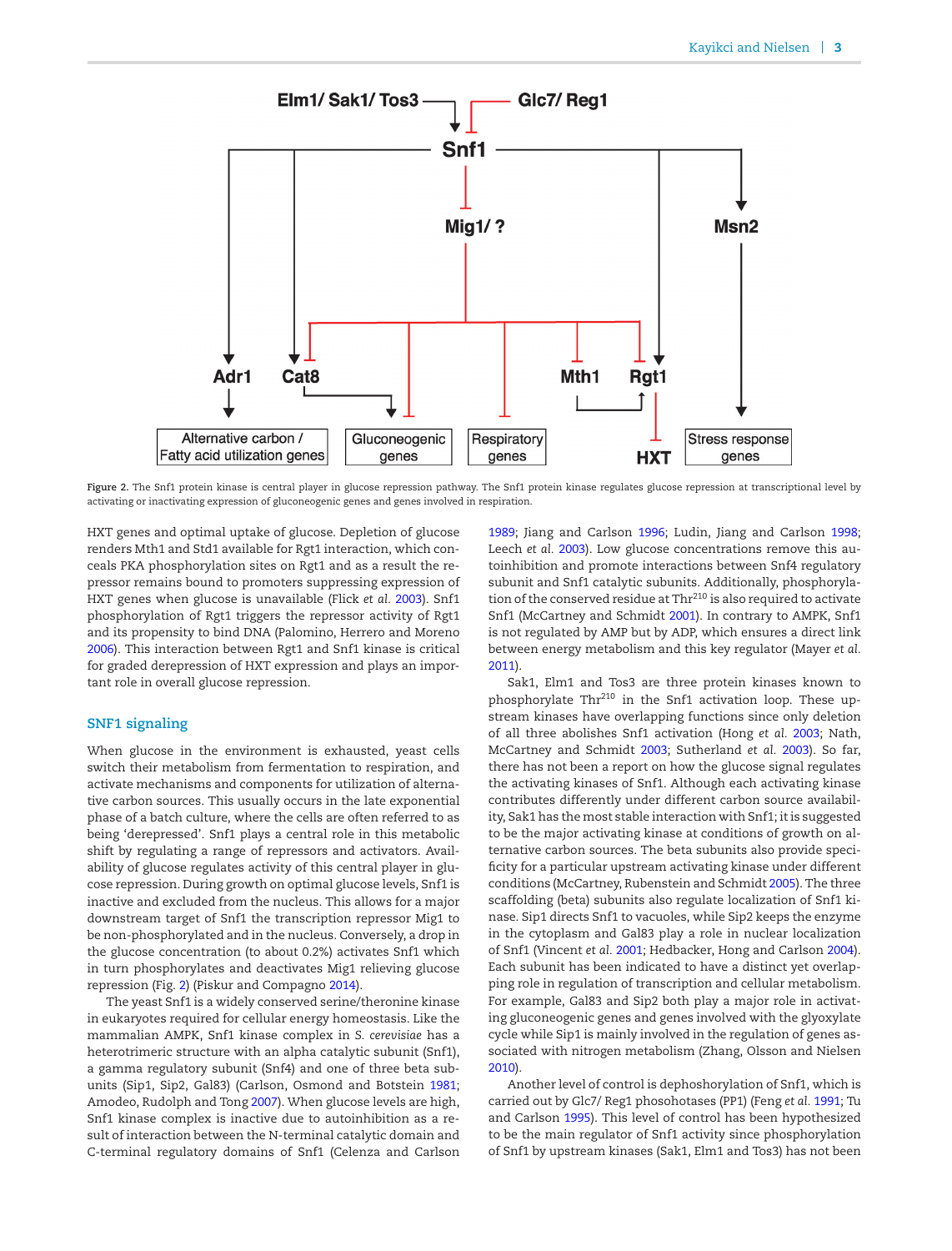affected by changes in glucose concentrations (Rubenstein *et al.* [2008\)](#page-7-21). On the other hand, dephosphorylation of the kinase has been shown to be correlated with glucose availability in the environment (Sanz *et al.* [2000\)](#page-7-22). Although activity of the Reg1/Glc7 phosphatase remained unchanged in response to glucose fluctuation in the environment, it has been hypothesized that the accessibility of Snf1 for dephosphorylation by the phosphatases changes (Rubenstein *et al.* [2008\)](#page-7-21). Subsequent work, however, revealed that addition of glucose causes a rapid increase in Reg1 activity leading to inactivation of Snf1 (Castermans *et al.* [2012\)](#page-6-24). This process could be part of the mechanism that transmits the information about the glucose level to Snf1 kinase. In addition to detecting the shift in glucose availability to establish glucose repression, Snf1 has also been suggested to monitor absolute glucose levels (Bendrioua *et al.* [2014\)](#page-6-25). With the activation of Snf1 by ADP, there is, however, also a direct coupling of Snf1 activity with the energy status of the cell, and this is clearly related to the glucose metabolism.

#### **Transcriptional effects on carbon metabolism**

Upon activation, Snf1 kinase interacts with a number of transcription factors, activating some while suppressing others. Mig1 transcriptional repressor is a major downstream target of Snf1 phosphorylation. When phosphorylated by Snf1, this transcription repressor is deactivated and released from DNA allowing expression of glucose-repressed genes, mainly genes for utilization of alternative carbon sources. Mig1 mediates suppression of glucose-repressed genes together with the general repressor complex Ssn6/Tup1 (Treitel and Carlson [1995;](#page-7-23) Lutfiyya *et al.* [1998\)](#page-6-26). Mig1 also interacts with Hxk2 to suppress glucose-induced genes. Besides its metabolic role as glucose, kinase Hxk2 also affects transcriptional regulation of glucoserepressible genes. When glucose is abundant Hxk2 interacts with Mig1 at Ser $311$ , a site that is also targeted by Snf1 for phosphorylation (Ahuatzi *et al. 2007*; Peláez, Herrero and Moreno [2010\)](#page-7-24). By occupying this site, Hxk2 prevents Snf1 phosphorylation and hence removal of Mig1 from the nucleus. Furthermore, subsequent data suggest that Hxk2 is phosphorylated and dephosphorylated at Ser<sup>14</sup> by Snf1 and Reg1/Glc7, respectively. Phosphorylation of Hxk2 prevents its nuclear localization and hence its interaction with transcription factors (Fernández-García et al. [2012\)](#page-6-28).

Cat8 is another transcription factor regulated by Snf1 activation and required for gluconeogenesis and survival on alternative carbon sources (Fig. [2\)](#page-3-0). Snf1 controls activity of this transcription factor at two levels. While removal of Mig1 repression by Snf1 allows for upregulation of CAT8 expression, Snf1 phosphorylation of Cat8 triggers its activation (Hedges, Proft and Entian [1995;](#page-6-29) Randez-Gil *et al.* [1997\)](#page-7-25). Cat8 derepresses target genes by binding to carbon source-responsive elements (CSREs) in upstream regions of these genes (Young *et al.* [2003;](#page-8-2) Roth, Kumme and Schüller [2004\)](#page-7-26). Key gluconeogenic genes as well as genes involved in the glyoxylate cycle and utilization of non-fermentable carbon sources, including *FBP1*, *MLS1* and *ICL1*, depend on Cat8 for their transcriptional regulation (Randez-Gil *et al.* [1997;](#page-7-25) Tachibana *et al.* [2007;](#page-7-27) Biddick, Law and Young [2008;](#page-6-30) Weinhandl *et al.* [2014\)](#page-7-28). Recently, *Znf1* was identified as a transcription factor also involved in regulation of gluconeogenesis and the glyoxylate cycle, but it is not known if Snf1 regulates this transcription factor (Tangsombatvichit *et al.* [2015\)](#page-7-29).

Another major yet indirect target of Snf1 is the Adr1 transcriptional activator. Under glucose-depleted conditions, Adr1 is important for ethanol utilization and fatty acid metabolism (Fig. [2\)](#page-3-0). Adr1 activity is triggered by Snf1-mediated dephosphorylation and also Snf1 regulates chromatin binding of Adr1 when glucose is scarce (Young, Kacherovsky and Van Riper [2002;](#page-8-3) Schüller [2003;](#page-7-30) Ratnakumar *et al.* [2009;](#page-7-31) Turcotte *et al.* [2010\)](#page-7-32). Under repressing conditions though Reg1/Glc7 phosphatases inhibit chromatin binding of Adr1 (Dombek, Kacherovsky and Young [2004\)](#page-6-31). Moreover, Adr1 affects DNA binding of Cat8 (Tachibana *et al.* [2005;](#page-7-33) Biddick, Law and Young [2008\)](#page-6-30). Like Cat8, Adr1 also binds to CSREs, and in fact they both target key genes for derepression. For example, Adr1 and Cat8 trigger *ADH2* transcription synergistically by binding at the upstream activation sites (Verdone *et al.* [2002;](#page-7-34) Tachibana *et al.* [2005\)](#page-7-33). This binding is required for maximal expression of the *ADH2* gene product of which, alcohol dehydrogenase 2, is glucose repressed and re-quired for ethanol catabolism (Walther and Schüller [2001\)](#page-7-35). *ACS1*, acetyl CoA synthase, is another locus which complete derepression, requires Adr1 and Cat8 working synergistically (Kratzer and Schüller [1997\)](#page-6-32). Adr1 coordinates metabolic activities mainly important for acetyl-CoA and NADH generation from alternative carbon sources, such as lipids (Young *et al.* [2003\)](#page-8-2). Transcription of *FOX2*, a multifunctional enzyme involved in fatty acid degradation, also depends on Adr1 (Ratnakumar and Young [2010;](#page-7-36) Turcotte *et al.* [2010\)](#page-7-32). Besides coordination of transcriptional factors, Snf1 regulates gene expression by chromatin remodeling. Upon glucose depletion, Snf1 kinase activation of Cat8 and Adr1 plays a role in chromatin remodeling for proper expression of glucoserepressed genes (Agricola *et al.* [2004;](#page-6-33) Tachibana *et al.* [2005\)](#page-7-33). For example, Adr1 restructures the promoter of the *ADH2* gene to ensure proper transcriptional activity (Di Mauro [2000;](#page-6-34) Verdone *et al.* [2002\)](#page-7-34). Moreover, Snf1 mediates chromatin restructuring also directly via Gcn5 acetyltransferase, as in the case of ADY2 glucose-repressed gene (Abate *et al.* [2012\)](#page-5-0). Snf1 directly interacts with and phosphorylates the histone acetyltranferase Gcn5 and triggers its histone acetyl transferase activity (Liu, Xu and Kuo [2010\)](#page-6-35). Gcn5-mediated acetylation is critical for transcriptional activation of many stress-responsive genes. For example, binding of Adr1 activation sites depends on the acetylation state of nucleosomes (Verdone *et al.* [2002\)](#page-7-34). Another way Snf1 exerts its effects on transcriptional activity is by directly interacting with RNAII-pol holoenzyme. In response to glucose limitation, Snf1 kinase physically interacts and phosphorylates the holoenzyme and hereby triggers the transcription process (Kuchin, Treich and Carlson [2000;](#page-6-4) Young *et al.* [2012\)](#page-8-4).

## **Post-transcriptional and -translational effects on metabolism**

Dynamic interactions of Snf1 at post-transcriptional and posttranslational levels are important for Snf1's role in balancing cellular energy levels when conditions are not favored. Snf1 achieves energy recalibration by inactivating energetically expensive cellular processes, such as amino acid and lipid biosynthesis, and meanwhile by upregulating programs, such as fatty acid oxidation, that generate energy. It is important to ensure coordinated regulation of carbon and nitrogen metabolism (Rødkær and Færgeman [2014\)](#page-7-37), and under glucose starvation conditions Snf1 downregulates amino acid biosynthesis by inhibiting transcription and translation of *GCN4* (Fig. [3\)](#page-5-1). Deletion of *SNF1* or inactivation of its kinase activity interestingly reveals significant induction in expression of genes mainly controlled by Gcn4 and required for amino acid generation (Shirra *et al.* [2008;](#page-7-38) Zaman *et al.* [2009\)](#page-8-5). On the other hand, however, Snf1 has also been implicated in promoting translation initiation and activation of Gcn4 by two different mechanisms depending on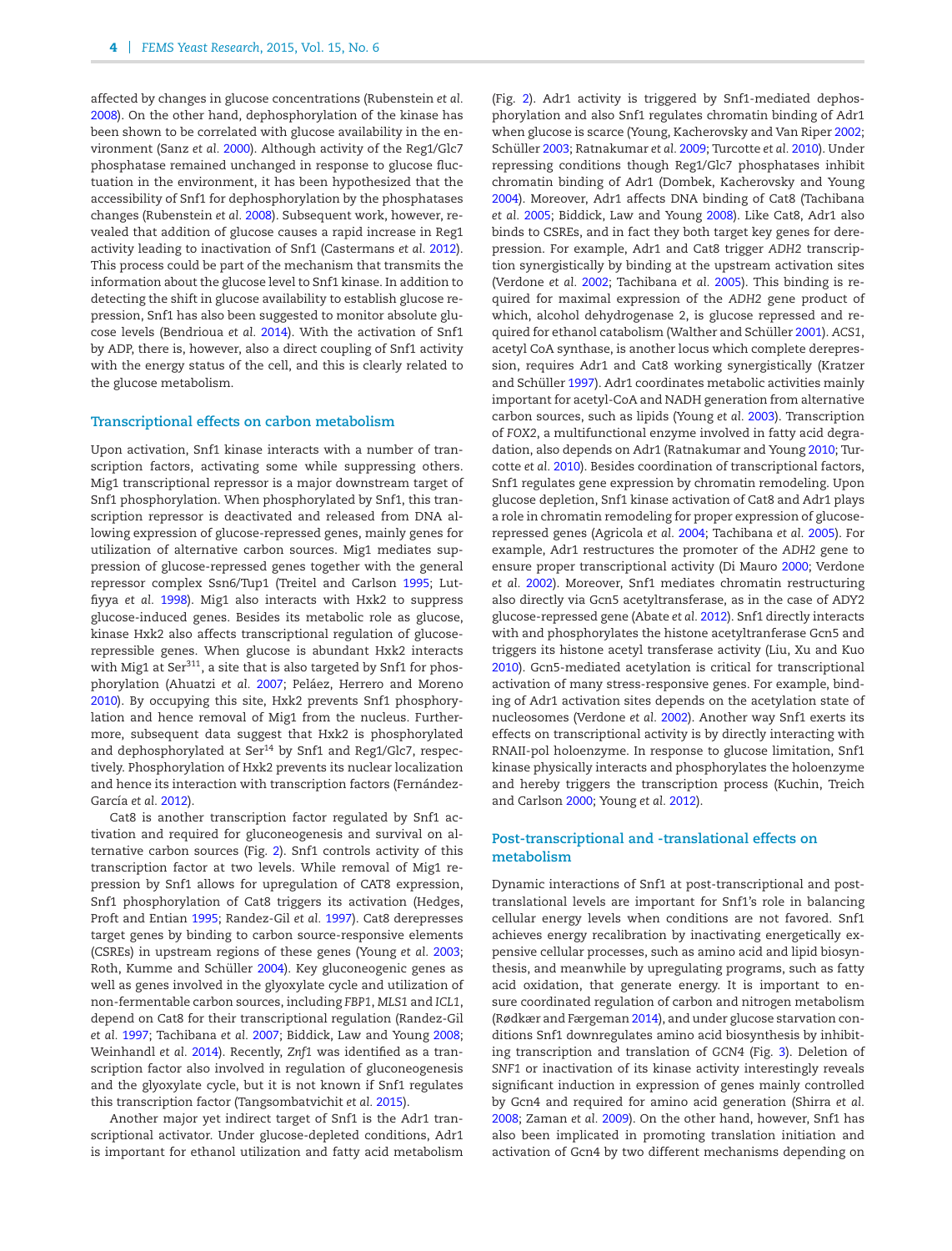<span id="page-5-1"></span>

**Figure 3.** The Snf1 protein kinase regulates glucose repression at posttranscriptional and post-translational level. Prominent components of metabolic activity are direct targets of Snf1 kinase activity.

the limiting conditions. When amino acid levels are limited Snf1 interacts with and activates Gcn2, which leads to increased phosphorylation of eIF2α for promoting Gcn4 translation initiation. Gcn2 and eukaryotic initiation factor  $2\alpha$  (eIF2 $\alpha$ ) are two regulators of Gcn4 translation initiation. Phosphorylation of eIF2α is critical for Gcn4 translation initiation. When Snf1 is active, it inhibits Sit4 and Glc7 phosphatases and hereby promotes the phosphorylation status of eIF2α resulting in Gcn4 translation initiation (Cherkasova, Qiu and Hinnebusch [2010\)](#page-6-36). The differential effects Snf1 has on *GCN4* transcription and translation initiation under both carbon and nitrogen limitations emphasizes the interplay that Snf1 orchestrates between amino acid synthesis, carbon metabolism and cellular energy balance.

Snf1 coordinates carbon availability and cellular energy also through its effects on lipid metabolism. Fatty acid synthesis is energy demanding that has to be minimized during carbon source limitation (Klug and Daum [2014\)](#page-6-37). Snf1 directly contributes to inhibition of this process by phosphorylating and inactivating acetyl carboxylase (Acc1) during energy deficiency (Fig. [3\)](#page-5-1) (Woods *et al.* [1994;](#page-8-6) Shirra *et al.* [2001\)](#page-7-39). This enzyme catalyzes the first rate-limiting step for *de novo* fatty acid biosynthesis, which is the formation of malonyl-Co A by carboxylation of acetyl CoA and removal of phosphorylation sites has been shown to result in an increased flux towards malonyl-CoA (Shi *et al.* [2014\)](#page-7-40). In addition to inhibition of fatty acid synthesis, Snf1 promotes energy generation by stimulating degradation of fatty acids by peroxisome proliferation and  $\beta$ -oxidation. Fox2 is an additional factor associated with Snf1 in lipid degradation for energy synthesis (Usaite *et al.* [2009\)](#page-7-1). This protein is a homodimeric multifunctional enzyme with 3-hydroxyacyl-CoA dehydrogenase and enoyl-CoA hydratese activities that allows Fox2 to have a wide substrate diversity for peroxisomal  $\beta$ -oxidation in yeast (Hiltunen *et al.* [2003\)](#page-6-38). *In silico* studies have also identified Fox2 as a Snf1 phosphorylation target in lipid degradation (Ptacek *et al.* [2005;](#page-7-41) Usaite *et al.* [2009\)](#page-7-1). Besides minimizing energy consumption and upregulating energy supply pathways, under prolonged glucose limitation Snf1 phoshorylates the general stress-responsive transcription factor Msn2 and hereby contributes to an adaptive response to poor glucose levels (Fig. [2\)](#page-3-0) (De Wever *et al.* [2005\)](#page-6-39).

Genetic and biochemical evidence suggest that Snf1 also plays a role in post-transcriptional control of gene regulation. mRNA decay is an important regulatory mechanism that together with nutrient-responsive transcriptional programs allows for a swift adaptation to unpredictable changes in environmental conditions. Inhibition of Snf1 activity leads to a rapid degradation of Snf1-dependent transcripts, whereas constitutive activation of Snf1 increases the stability of the same transcripts even in the presence of glucose (Young *et al.* [2012\)](#page-8-4). Ccr4, Dhh1 and Xrn1 are three Snf1-targeted proteins involved in glucose-induced mRNA decay. Deletion of any of these proteins causes increased stability of Snf1-dependent transcripts in glucose-rich media (Young *et al.* [2012\)](#page-8-4). Xrn1 has been suggested to be particularly important since an *xrn1* mutant is not viable under conditions in which Snf1 is highly active (Haimovich *et al.* [2013;](#page-6-40) Braun and Young [2014\)](#page-6-41). Moreover, an *xrn1 reg1* doubledeletion mutant shows synthetic lethality implying how vital Xrn1 is under poor nutrient conditions when Snf1 is active. Xrn1 is a conserved 5' -> 3' exoribonuclease that is critical for transcription-coupled mRNA decay, a process that balances transcription rate and mRNA degradation rate. Xrn1 modulates synthesis and stability of transcripts for genes required at glucose-poor conditions in a Snf1-dependent manner. Snf1 phosphorylates Xrn1 on sites located at the C-terminus and phosphorylated Xrn1 increases the stability of mRNA synthesized from glucose-repressed genes (Fig. [3\)](#page-5-1). Furthermore, Snf1 phosphorylation of Xrn1 is necessary for glucose-induced decay of the same transcripts when glucose is replenished (Braun and Young [2014\)](#page-6-41). The direct effects of Snf1 on mRNA metabolism in response to carbon source shift highlight its regulatory role in modulation of glucose repression.

#### **CONCLUSIONS**

Glucose repression involves regulation of a multitude of genes and proteins involved in carbon source utilization and energy generation, and Snf3/Rgt2 sensors and the Snf1 kinase are important for this mechanism. Since yeast cells adjust molecular and cellular activities in response to levels of available glucose, integrating the glucose signal to carbon metabolism is highly regulated. Optimal uptake of glucose starts with the induction of the Snf3/Rgt2 pathway that upregulates expression of hexose transporters best suited for the concentration of glucose in the environment. Snf1 plays a pivotal role in orchestrating the effects of glucose on carbon metabolism. Inactive Snf1, in presence of glucose, mediates transcriptional repression of a multitude of genes including gluconeogenic genes, genes involved in respiration and utilization of non-fermentable carbon sources. Conversely, once activated upon glucose limitation Snf1 phosphorylates a number of proteins to mediate glucose derepression and activation of mechanisms required for energy generation from alternative carbon sources.

Although studies done so far indicate highly interactive and intricate roles Snf1 plays in regulating glucose repression and its effect on carbon metabolism, still much remains to be elucidated; for example, it is not known how Snf1 is inactivated in response to presence of excess glucose, and how Snf1 kinase interacts with other (known and unknown) regulators to control glucose repression.

*Conflict of interest.* None declared.

#### **REFERENCES**

<span id="page-5-0"></span>Abate G, Bastonini E, Braun KA, *et al.* Snf1/AMPK regulates Gcn5 occupancy, H3 acetylation and chromatin remodelling at S. cerevisiae ADY2 promoter. *BBA—Gene Regul Mech* 2012;**1819**:419–27.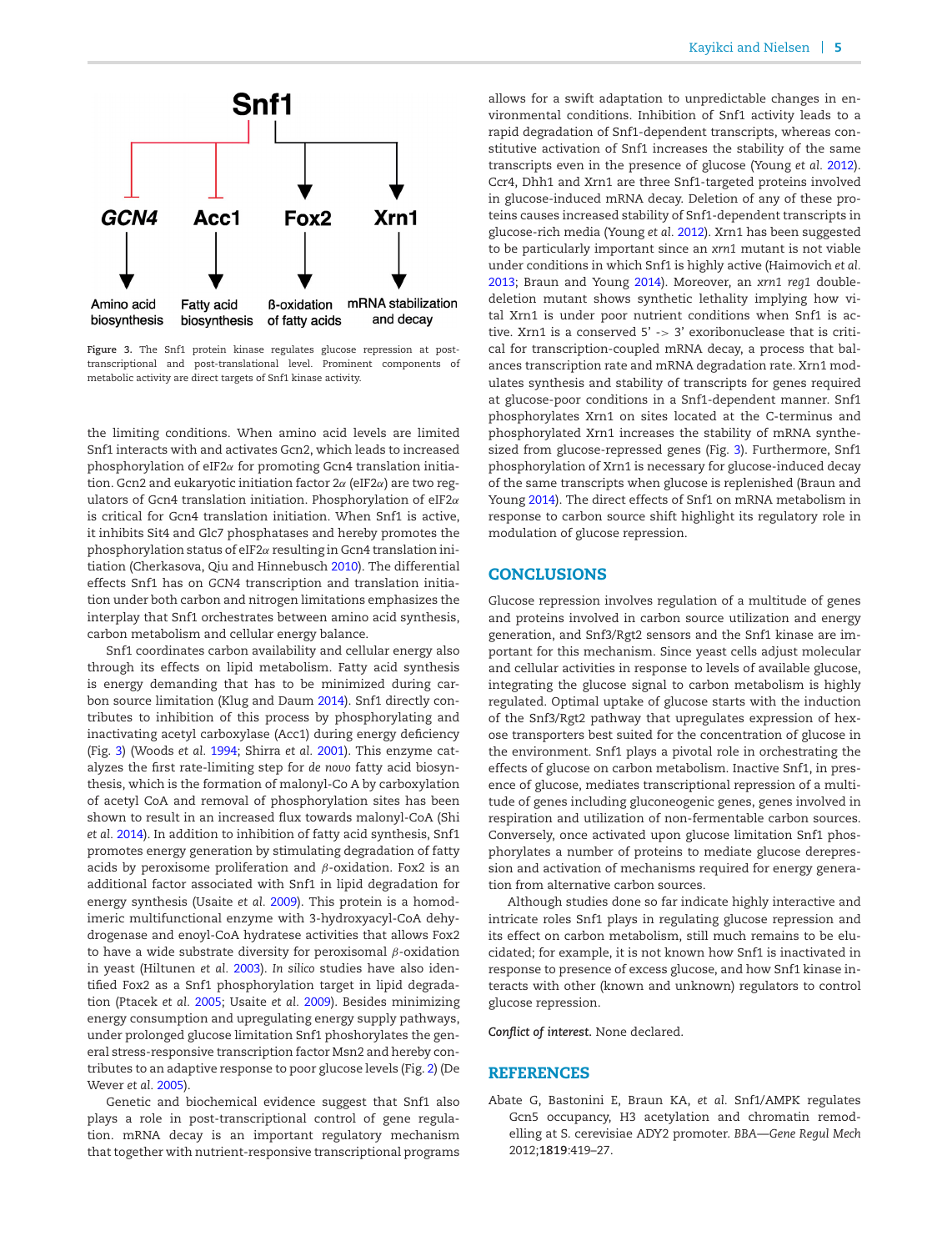- <span id="page-6-33"></span>Agricola E, Verdone L, Xella B, *et al.* Common chromatin Architecture, common chromatin remodeling, and common transcription kinetics of Adr1-dependent genes in *Saccharomyces cerevisiae*. *Biochemistry* 2004;**43**:8878–84.
- <span id="page-6-27"></span>Ahuatzi D, Riera A, Peláez R, et al. Hxk2 regulates the phosphorylation state of Mig1 and therefore its nucleocytoplasmic distribution. *J Biol Chem* 2007;**282**:4485–93.
- <span id="page-6-14"></span>Amodeo GA, Rudolph MJ, Tong L. Crystal structure of the heterotrimer core of *Saccharomyces cerevisiae* AMPK homologue SNF1. *Nature* 2007;**449**:492–5.
- <span id="page-6-25"></span>Bendrioua L, Smedh M, Almquist J, *et al.* Yeast AMP-activated protein kinase monitors glucose concentration changes and absolute glucose levels. *J Biol Chem* 2014;**289**:12863–75.
- <span id="page-6-30"></span>Biddick RK, Law GL, Young ET. Adr1 and Cat8 mediate coactivator recruitment and chromatin remodeling at glucoseregulated genes. *PLoS One* 2008;**3**:e1436.
- <span id="page-6-41"></span>Braun KA, Young ET. Coupling mRNA synthesis and decay. *Mol Cell Biol* 2014;**34**:4078–87.
- <span id="page-6-13"></span>Carlson M, Osmond BC, Botstein D. Mutants of yeast defective in sucrose utilization. *Genetics* 1981;**98**:25–40.
- <span id="page-6-24"></span>Castermans D, Somers I, Kriel J, *et al.* Glucose-induced posttranslational activation of protein phosphatases PP2A and PP1 in yeast. *Cell Res* 2012;**22**:1058–77.
- <span id="page-6-15"></span>Celenza JL, Carlson M. Mutational analysis of the *Saccharomyces cerevisiae* SNF1 protein kinase and evidence for functional interaction with the SNF4 protein. *Mol Cell Biol* 1989;**9**:5034–44.
- <span id="page-6-6"></span>Chen Y, Nielsen J. Advances in metabolic pathway and strain engineering paving the way for sustainable production of chemical building blocks. *Curr Opin Biotechnol* 2013;**24**:965–72.
- <span id="page-6-36"></span>Cherkasova V, Qiu H, Hinnebusch AG. Snf1 promotes phosphorylation of the subunit of eukaryotic translation initiation factor 2 by activating Gcn2 and inhibiting phosphatases Glc7 and Sit4. *Mol Cell Biol* 2010;**30**:2862–73.
- <span id="page-6-7"></span>Dai Z, Liu Y, Guo J, *et al.* Yeast synthetic biology for high-value metabolites. *FEMS Yeast Res* 2015;**15**:1–11.
- <span id="page-6-39"></span>De Wever V, Reiter W, Ballarini A, *et al.* A dual role for PP1 in shaping the Msn2-dependent transcriptional response to glucose starvation. *EMBO J* 2005;**24**:4115–23.
- <span id="page-6-34"></span>Di Mauro E. Two distinct nucleosome alterations characterize chromatin remodeling at the *Saccharomyces cerevisiae* ADH2 promoter. *J Biol Chem* 2000;**275**:7612–8.
- <span id="page-6-31"></span>Dombek KM, Kacherovsky N, Young ET. The Reg1-interacting proteins, Bmh1, Bmh2, Ssb1, and Ssb2, have roles in maintaining glucose repression in *Saccharomyces cerevisiae*. *J Biol Chem* 2004;**279**:39165–74.
- <span id="page-6-23"></span>Feng ZH, Wilson SE, Peng ZY, *et al.* The yeast GLC7 gene required for glycogen accumulation encodes a type 1 protein phosphatase. *J Biol Chem* 1991;**266**:23796–801.
- <span id="page-6-28"></span>Fernández-García P, Peláez R, Herrero P, et al. Phosphorylation of yeast hexokinase 2 regulates its nucleocytoplasmic shuttling. *J Biol Chem* 2012;**287**:42151–64.
- <span id="page-6-12"></span>Flick KM, Spielewoy N, Kalashnikova TI, *et al.* Grr1-dependent inactivation of Mth1 mediates glucose-induced dissociation of Rgt1 from HXT gene promoters. *Mol Biol Cell* 2003;**14**: 3230–41.
- <span id="page-6-2"></span>Gancedo JM. Yeast carbon catabolite repression. *Microbiol Mol Biol R* 1998;**62**:334–61.
- <span id="page-6-11"></span>Griffioen G, Anghileri P, Imre E, *et al.* Nutritional control of nucleocytoplasmic localization of cAMP-dependent protein kinase catalytic and regulatory subunits in *Saccharomyces cerevisiae*. *J Biol Chem* 2000;**275**:1449–56.
- <span id="page-6-40"></span>Haimovich G, Medina DA, Causse SZ, *et al.* Gene expression is circular: factors for mRNA degradation also foster mRNA synthesis. *Cell* 2013;**153**:1000–11.
- <span id="page-6-3"></span>Hedbacker K, Carlson M. SNF1/AMPK pathways in yeast. *Front Biosci* 2008;**13**:2408–20.
- <span id="page-6-5"></span>Hedbacker K, Carlson M. SNF1/AMPK pathway in yeast. *Front Biosci* 2010;1–3.
- <span id="page-6-22"></span>Hedbacker K, Hong S-P, Carlson M. Pak1 protein kinase regulates activation and nuclear localization of Snf1-Gal83 protein kinase. *Mol Cell Biol* 2004;**24**:8255–63.
- <span id="page-6-29"></span>Hedges D, Proft M, Entian KD. CAT8, a new zinc clusterencoding gene necessary for derepression of gluconeogenic enzymes in the yeast *Saccharomyces cerevisiae*. *Mol Cell Biol* 1995;**15**:1915–22.
- <span id="page-6-38"></span>Hiltunen JK, Mursula AM, Rottensteiner H, *et al.* The biochemistry of peroxisomal beta-oxidation in the yeast *Saccharomyces cerevisiae*. *FEMS Microbiol Rev* 2003;**27**:35–64.
- <span id="page-6-20"></span>Hong S-P, Leiper FC, Woods A, *et al.* Activation of yeast Snf1 and mammalian AMP-activated protein kinase by upstream kinases. *P Natl Acad Sci USA* 2003;**100**:8839–43.
- <span id="page-6-16"></span>Jiang R, Carlson M. Glucose regulates protein interactions within the yeast SNF1 protein kinase complex. *Gene Dev* 1996;**10**:3105–15.
- <span id="page-6-1"></span>Kaniak A, Xue Z, Macool D, *et al.* Regulatory network Connecting two glucose signal transduction pathways in *Saccharomyces cerevisiae*. *Eukaryot Cell* 2004;**3**:221–31.
- <span id="page-6-9"></span>Karhumaa K, Wu B, Kielland-Brandt MC. Conditions with high intracellular glucose inhibit sensing through glucose sensor Snf3 in *Saccharomyces cerevisiae*. *J Cell Biochem* 2010;**110**:920–5.
- <span id="page-6-10"></span>Kim J-H, Johnston M. Two glucose-sensing pathways converge on Rgt1 to regulate expression of glucose transporter genes in *Saccharomyces cerevisiae*. *J Biol Chem* 2006;**281**:26144–9.
- <span id="page-6-0"></span>Klein CJL, Olsson L, Nielsen J. Glucose control in *Saccharomyces cerevisiae*: the role of MIG1 in metabolic functions. *Microbiology* 1998;**144**:13–24.
- <span id="page-6-37"></span>Klug L, Daum G. Yeast lipid metabolism at a glance. *FEMS Yeast Res* 2014;**14**:369–88.
- <span id="page-6-32"></span>Kratzer S, Schüller HJ. Transcriptional control of the yeast acetyl-CoA synthetase gene, ACS1, by the positive regulators CAT8 and ADR1 and the pleiotropic repressor UME6. *Mol Microbiol* 1997;**26**:631–41.
- <span id="page-6-4"></span>Kuchin S, Treich I, Carlson M. A regulatory shortcut between the Snf1 protein kinase and RNA polymerase II holoenzyme. *P Natl Acad Sci USA* 2000;**97**:7916–20.
- <span id="page-6-18"></span>Leech A, Nath N, McCartney RR, *et al.* Isolation of mutations in the catalytic domain of the snf1 kinase that render its activity independent of the snf4 subunit. *Eukaryot Cell* 2003;**2**: 265–73.
- <span id="page-6-8"></span>Li M, Borodina I. Application of synthetic biology for production of chemicals in yeast *Saccharomyces cerevisiae*. *FEMS Yeast Res* 2015;**15**:1–12.
- <span id="page-6-35"></span>Liu Y, Xu X, Kuo M-H. Snf1p regulates Gcn5p transcriptional activity by antagonizing Spt3p. *Genetics* 2010;**184**: 91–105.
- <span id="page-6-17"></span>Ludin K, Jiang R, Carlson M Glucose-regulated interaction of a regulatory subunit of protein phosphatase 1 with the Snf1 protein kinase in *Saccharomyces cerevisiae*. *P Natl Acad Sci USA* 1998;**95**:6245–50.
- <span id="page-6-26"></span>Lutfiyya LL, Iyer VR, DeRisi J, *et al.* Characterization of three related glucose repressors and genes they regulate in *Saccharomyces cerevisiae*. *Genetics* 1998;**150**:1377–91.
- <span id="page-6-21"></span>McCartney RR, Rubenstein EM, Schmidt MC. Snf1 kinase complexes with different beta subunits display stress-dependent preferences for the three Snf1-activating kinases. *Curr Genet* 2005;**47**:335–44.
- <span id="page-6-19"></span>McCartney RR, Schmidt MC. Regulation of Snf1 kinase. Activation requires phosphorylation of threonine 210 by an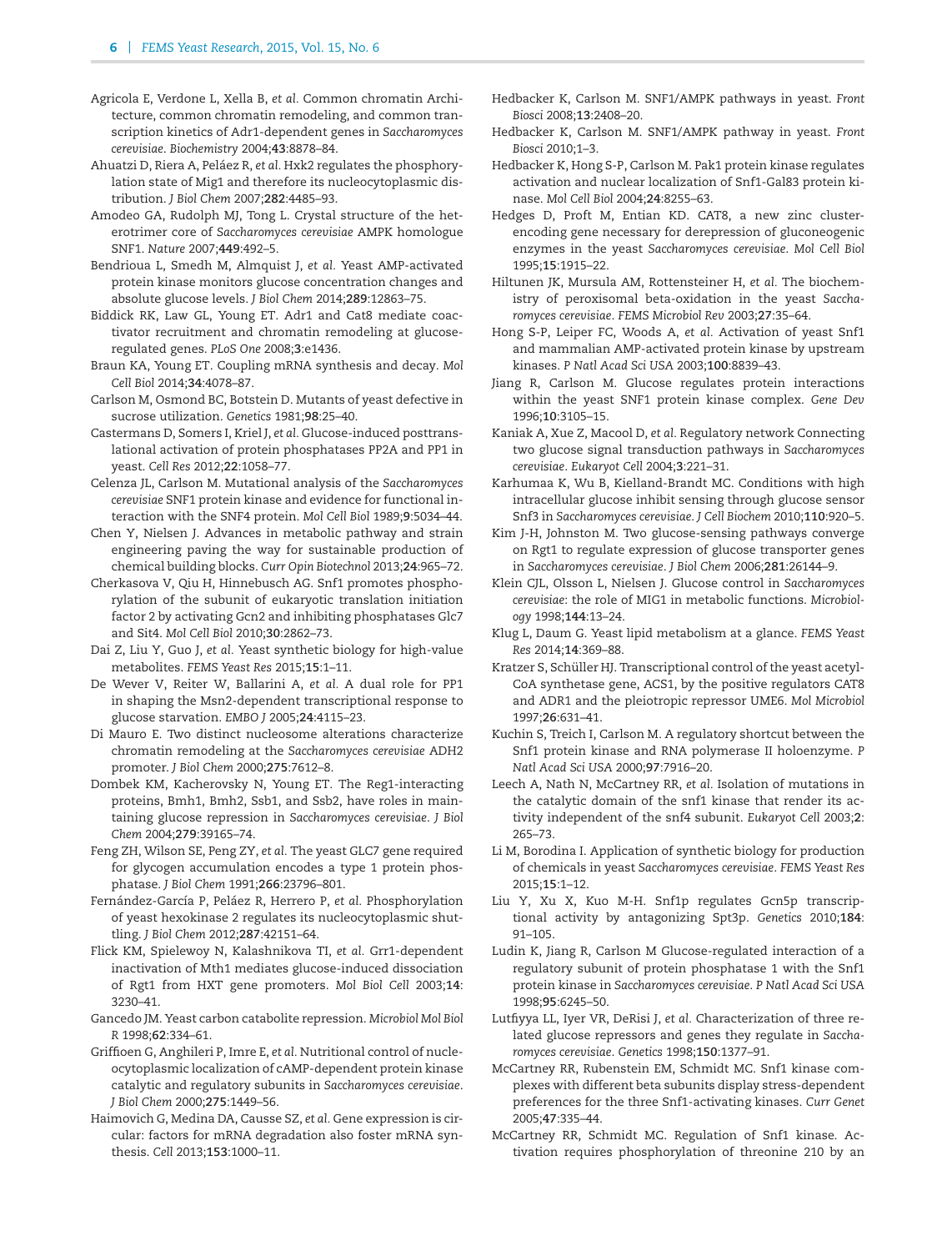upstream kinase as well as a distinct step mediated by the Snf4 subunit. *J Biol Chem* 2001;**276**:36460–6.

- <span id="page-7-16"></span>Mayer FV, Heath R, Underwood E, *et al.* ADP regulates SNF1, the *Saccharomyces cerevisiae* homolog of AMP-activated protein kinase. *Cell Metab* 2011;**14**:707–14.
- <span id="page-7-9"></span>Moriya H, Johnston M. Glucose sensing and signaling in *Saccharomyces cerevisiae* through the Rgt2 glucose sensor and casein kinase I. *P Natl Acad Sci USA* 2004;**101**:1572–7.
- <span id="page-7-17"></span>Nath N, McCartney RR, Schmidt MC. Yeast Pak1 kinase associates with and activates Snf1. *Mol Cell Biol* 2003;**23**:3909–17.
- <span id="page-7-7"></span>Ozcan S. Two different signals regulate repression and induction of gene expression by glucose. *J Biol Chem* 2002;**277**:46993–7.
- <span id="page-7-5"></span>Ozcan S, Dover J, Johnston M. Glucose sensing and signaling by ¨ two glucose receptors in the yeast *Saccharomyces cerevisiae*. *EMBO J* 1998;**17**:2566–73.
- <span id="page-7-6"></span>Ozcan S, Johnston M. Function and regulation of yeast hexose transporters. *Microbiol Mol Biol R* 1999;**63**:554–69.
- <span id="page-7-12"></span>Palomino A, Herrero P, Moreno F. Tpk3 and Snf1 protein kinases regulate Rgt1 association with *Saccharomyces cerevisiae* HXK2 promoter. *Nucleic Acids Res* 2006;**34**:1427–38.
- <span id="page-7-10"></span>Pasula S, Chakraborty S, Choi JH, *et al.* Role of casein kinase 1 in the glucose sensor-mediated signaling pathway in yeast. *BMC Cell Biol* 2010;**11**:17.
- <span id="page-7-24"></span>Peláez R, Herrero P, Moreno F. Functional domains of yeast hexokinase 2. *Biochem J* 2010;**432**:181–90.
- <span id="page-7-2"></span>Petranovic D, Nielsen J. Can yeast systems biology contribute to the understanding of human disease? *Trends Biotechnol* 2008;**26**:584–90.
- <span id="page-7-3"></span>Petranovic D, Tyo K, Vemuri GN, *et al.* Prospects of yeast systems biology for human health: integrating lipid, protein and energy metabolism. *FEMS Yeast Res* 2010;**10**:1046–59.
- <span id="page-7-15"></span>Piskur J, Compagno C (eds). *Molecular Mechanisms in Yeast Carbon Metabolism*. Heidelberg: Springer, 2014.
- <span id="page-7-41"></span>Ptacek J, Devgan G, Michaud G, *et al.* Global analysis of protein phosphorylation in yeast. *Nature* 2005;**438**:679–84.
- <span id="page-7-25"></span>Randez-Gil F, Bojunga N, Proft M, *et al.* Glucose derepression of gluconeogenic enzymes in *Saccharomyces cerevisiae* correlates with phosphorylation of the gene activator Cat8p. *Mol Cell Biol* 1997;**17**:2502–10.
- <span id="page-7-31"></span>Ratnakumar S, Kacherovsky N, Arms E, *et al.* Snf1 controls the activity of Adr1 through dephosphorylation of Ser230. *Genetics* 2009;**182**:735–45.
- <span id="page-7-36"></span>Ratnakumar S, Young ET. Snf1 dependence of peroxisomal gene expression is mediated by Adr1. *J Biol Chem* 2010;**285**: 10703–14.
- <span id="page-7-37"></span>Rødkær SV, Færgeman NJ. Glucose- and nitrogen sensing and regulatory mechanisms in *Saccharomyces cerevisiae*. *FEMS Yeast Res* 2014;**14**:683–96.
- <span id="page-7-0"></span>Rolland F, Winderickx J, Thevelein JM. Glucose-sensing and -signalling mechanisms in yeast. *FEMS Yeast Res* 2002;**2**: 183–201.
- <span id="page-7-26"></span>Roth S, Kumme J, Schüller H-J. Transcriptional activators Cat8 and Sip4 discriminate between sequence variants of the carbon source-responsive promoter element in the yeast *Saccharomyces cerevisiae*. *Curr Genet* 2004;**45**:121–8.
- <span id="page-7-14"></span>Roy A, Jouandot II D, Cho KH, *et al.* Understanding the mechanism of glucose-induced relief of Rgt1-mediated repression in yeast. *Elsevier* 2014;**4**:105–11.
- <span id="page-7-13"></span>Roy A, Shin YJ, Cho KH, *et al.* Mth1 regulates the interaction between the Rgt1 repressor and the Ssn6-Tup1 corepressor complex by modulating PKA-dependent phosphorylation of Rgt1. *Mol Biol Cell* 2013;**24**:1493–503.
- <span id="page-7-21"></span>Rubenstein EM, McCartney RR, Zhang C, *et al.* Access denied: Snf1 activation loop phosphorylation is controlled by

availability of the phosphorylated threonine 210 to the PP1 phosphatase. *J Biol Chem* 2008;**283**:222–30.

- <span id="page-7-22"></span>Sanz P, Alms GR, Haystead TA, *et al.* Regulatory interactions between the Reg1-Glc7 protein phosphatase and the Snf1 protein kinase. *Mol Cell Biol* 2000;**20**:1321–8.
- <span id="page-7-8"></span>Schmidt MC, McCartney RR, Zhang X, *et al.* Std1 and Mth1 proteins interact with the glucose sensors to control glucoseregulated gene expression in *Saccharomyces cerevisiae*. *Mol Cell Biol* 1999;**19**:4561–71.
- <span id="page-7-30"></span>Schüller H-J. Transcriptional control of nonfermentative metabolism in the yeast *Saccharomyces cerevisiae*. *Curr Genet* 2003;**43**:139–60.
- <span id="page-7-40"></span>Shi S, Chen Y, Siewers V, *et al.* Improving production of malonyl coenzyme A-derived metabolites by abolishing Snf1 dependent regulation of Acc1. *mBio* 2014;**5**:e01130–14.
- <span id="page-7-38"></span>Shirra MK, McCartney RR, Zhang C, *et al.* A chemical genomics study identifies Snf1 as a repressor of GCN4 translation. *J Biol Chem* 2008;**283**:35889–98.
- <span id="page-7-39"></span>Shirra MK, Patton-Vogt J, Ulrich A, *et al.* Inhibition of acetyl coenzyme A carboxylase activity restores expression of the INO1 gene in a snf1 mutant strain of *Saccharomyces cerevisiae*. *Mol Cell Biol* 2001;**21**:5710–22.
- <span id="page-7-11"></span>Spielewoy N, Flick K, Kalashnikova TI, *et al.* Regulation and recognition of SCFGrr1 targets in the glucose and amino acid signaling pathways. *Mol Cell Biol* 2004;**24**:8994–9005.
- <span id="page-7-18"></span>Sutherland CM, Hawley SA, McCartney RR, *et al.* Elm1p is one of three upstream kinases for the *Saccharomyces cerevisiae* SNF1 complex. *Curr Biol* 2003;**13**:1299–305.
- <span id="page-7-27"></span>Tachibana C, Biddick R, Law GL, *et al.* A poised initiation complex is activated by SNF1. *J Biol Chem* 2007;**282**:37308–15.
- <span id="page-7-33"></span>Tachibana C, Yoo JY, Tagne JB, *et al.* Combined global localization analysis and transcriptome data Identify genes that are directly coregulated by Adr1 and Cat8. *Mol Cell Biol* 2005;**25**:2138–46.
- <span id="page-7-29"></span>Tangsombatvichit P, Semkiv MV, Sibirny AA, *et al.* Zinc cluster protein Znf1, a novel transcription factor of nonfermentative metabolism in *Saccharomyces cerevisiae*. *FEMS Yeast Res* 2015;**15**:1–16.
- <span id="page-7-23"></span>Treitel MA, Carlson M. Repression by SSN6-TUP1 is directed by MIG1, a repressor/activator protein. *P Natl Acad Sci USA* 1995;**92**:3132–6.
- <span id="page-7-20"></span>Tu J, Carlson M. REG1 binds to protein phosphatase type 1 and regulates glucose repression in *Saccharomyces cerevisiae*. *EMBO J* 1995;**14**:5939–46.
- <span id="page-7-32"></span>Turcotte B, Liang XB, Robert F, *et al.* Transcriptional regulation of nonfermentable carbon utilization in budding yeast. *FEMS Yeast Res* 2010;**10**:2–13.
- <span id="page-7-1"></span>Usaite R, Jewett MC, Oliveira AP, *et al.* Reconstruction of the yeast Snf1 kinase regulatory network reveals its role as a global energy regulator. *Mol Syst Biol* 2009;**5**:1–12.
- <span id="page-7-34"></span>Verdone L, Wu J, Van Riper K, *et al.* Hyperacetylation of chromatin at the ADH2 promoter allows Adr1 to bind in repressed conditions. *EMBO J* 2002;**21**:1101–11.
- <span id="page-7-19"></span>Vincent O, Townley R, Kuchin S, *et al.* Subcellular localization of the Snf1 kinase is regulated by specific  $\beta$  subunits and a novel glucose signaling mechanism. *Gene Dev* 2001;**15**:1104–14.
- <span id="page-7-35"></span>Walther K, Schüller HJ. Adr1 and Cat8 synergistically activate the glucose-regulated alcohol dehydrogenase gene ADH2 of the yeast Saccharomyces cerevisiae. *Microbiol Read Engl* 2001;**147**:2037–44.
- <span id="page-7-28"></span>Weinhandl K, Winkler M, Glieder A, *et al.* Carbon source dependent promoters in yeasts. *Microb Cell Fact* 2014;**13**:5.
- <span id="page-7-4"></span>Wieczorke R, Krampe S, Weierstall T, *et al.* Concurrent knockout of at least 20 transporter genes is required to block